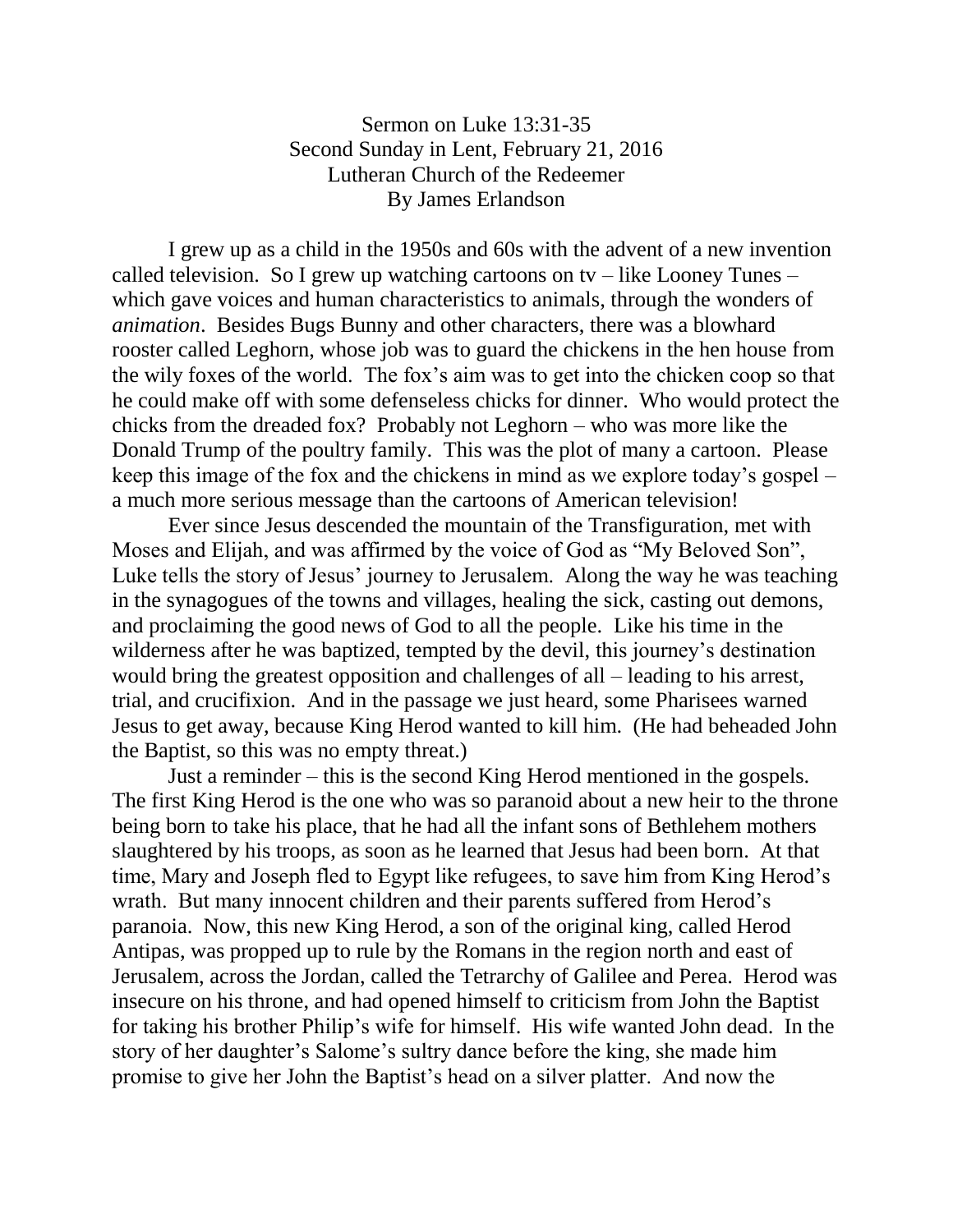Baptist was dead. Would Jesus and other prophets be next? This fear would be enough to silence most prophets and critics of the king, but not Jesus.

So some Pharisees warned Jesus to run. (Maybe they were concerned for his health, maybe they just wanted him to be quiet. We don't know.) So what was Jesus' reaction? It wasn't to ask "where should I hide?" He didn't cut short the message and run. No – he said, *"Go and tell that fox for me: Listen, I am casting out demons and performing cures today and tomorrow, and on the third day I finish my work.*" He wasn't going to stop doing his work of proclaiming the good news, despite threats by such powerful forces as the king who supposedly ruled the places where Jesus preached – who could do him real harm. So, we know that Jesus had courage. His work was too important to let a blowhard leader like Herod frighten him off with threats.

But then, in his very next breath, Jesus says something that shows how he realizes that he will die for his work – in Jerusalem. *"Jerusalem, Jerusalem, the city that kills the prophets and stones those who are sent to it! How often have I desired to gather your children together as a hen gathers her brood under her wings, and you were not willing!...I tell you, you will not see me until the time comes when you say, 'Blessed is the one who comes in the name of the Lord."* It's a reference to Palm Sunday, when many would welcome him to Jerusalem with palm branches and hosannas – into a city where he would be arrested and tried at night, and killed by noon the next day.

Still, Jesus spoke with compassion and mourning for Jerusalem, all that it symbolized as a holy city deceived, and its people – who continually killed the prophets whom God sent. He wished that he could change the outcome – he wanted to comfort and protect them, like a "hen gathering her brood under her wings". He shows by this image how he was the total opposite of King Herod – that fox, the cunning hunter of defenseless baby chicks, - but he, the "motherly" protector who would use his own body to shield God's people. How he wished he could actually protect his people from the fate that awaited them (from the Romans, who would destroy them, and their leaders, who would betray them). He couldn't do that, but he would continue his work of speaking God's truth, and giving hope.

We know how the story ends – and it appears that Jesus did, too. Whether Jesus could tell the future, we don't know. But we do know that Jesus understood the consequences of continuing to openly defy King Herod, the political and the religious leaders, and leaving himself so vulnerable. He knew that his words and actions, once he got to Jerusalem, would be too agitational for such leaders to tolerate, so his life would be forfeit. And he also knew that the coming violent rebellion of the people against Rome, the most powerful empire the world had ever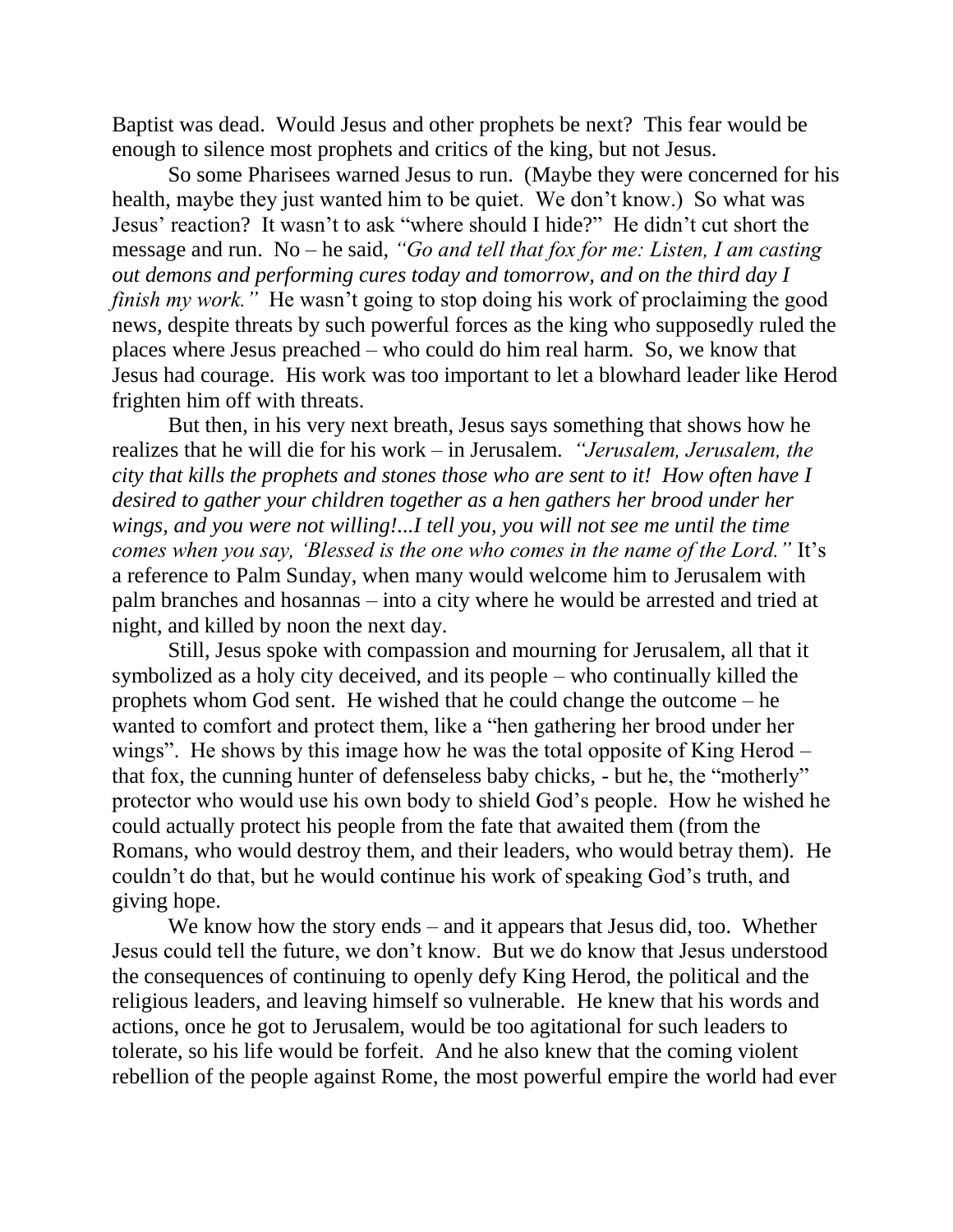known, was doomed to failure, and the holy city would fall. Nothing he did could change that. It would all come down.

But there is a ray of hope which shines through Jesus' lament for Jerusalem. It is in his words *"on the third day I finish my work."* He would indeed, with his own body, shield and protect the flock under his protective wings, as he was crucified on a Roman cross, just outside the walls of Jerusalem. His arms stretched wide, nailed to the cross, are the protective wings which save the whole world from sin and death. His vulnerability and willingness to give himself up in death for the sake of us all, to take on all the violence and humiliation that the Romans and his betrayers were able to dish out on him – this is the ultimate protection! For on the third day he would rise again from death, to life – the victory which gives us all life, through faith!

So, that is where this passage meets you and me today. We follow Jesus – the one who had the courage and the faith to do what God sent him to do: which is to proclaim the kingdom of God present with us – by healing people and feeding them in their suffering from sickness and hunger, preaching and teaching God's love for all people. He did so despite the challenges, the fear of death, the Herods of the world and the Pharisees who spoke like friends who care, yet tempted him to turn away from his mission.

Today, we have many things to fear in this world….you know what they are. For many it is the threat of disease or declining health as we age, and whether we will be protected or cared for. You may fear for your children as they grow up in a world that seems increasingly dangerous, if you listen to the media voices and politicians who want to scare you for your vote. Some have fear of immigrants, refugees and strangers – while others have fear of the police, the armed forces, or the government which is intended to provide protection. Some of the fears are irrational, set off by those who profit by public fear – but some fears are real. We know that for many women and children the fear of violence in their homes is real, that anxiety over being deported is real for many undocumented immigrants, and so is the fear of refugees who exist in border camps around the world, not knowing what is next, or where they will be safe.

What do you fear? Perhaps you have fears for your present or future health, or making a living - or for the future, and for your children and grandchildren. The future can seem very challenging to us in the church today. So what do we do with our fears, if we cannot rely on ourselves or other human beings to protect us?

Sometimes we have to turn to our faith. Although we are not Jesus, with the same identity, courage, and faith to withstand the threats of those with power to bully and threaten us, we are promised the gifts of the Spirit to strengthen us! We have been baptized in the death and resurrection of Jesus, we have received the gift of faith and the power of the Holy Spirit, when we open ourselves to receive them.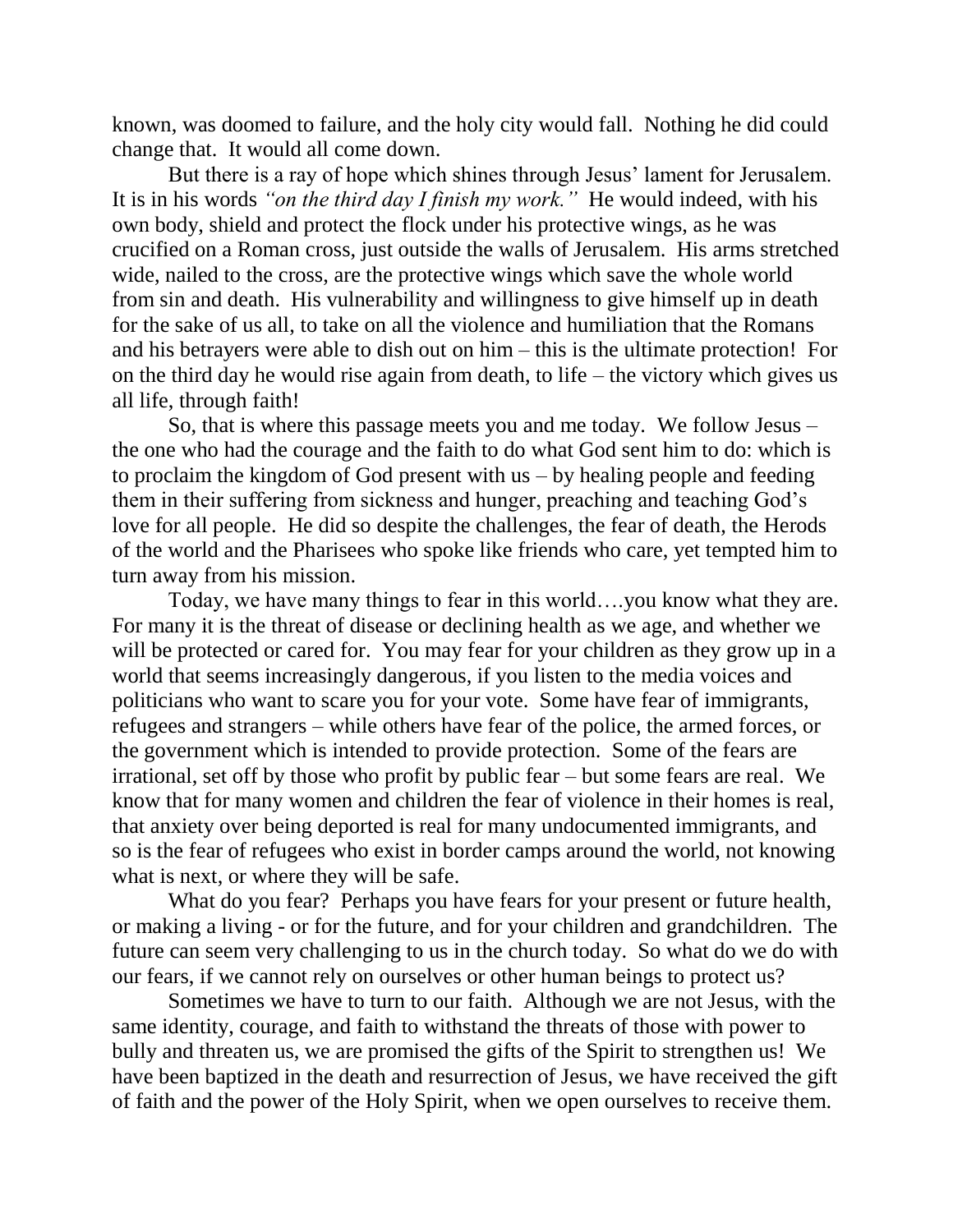So we follow Jesus, and his example of seeking truth, healing the sick, comforting the afflicted, encouraging the fearful, and proclaiming the good news of God. We do the work of the Church: feeding the hungry, clothing the naked, housing families through Project Home, seeking justice and freedom for prisoners through Isaiah, and addressing the anxiety of families over health by seeking earned paid sick leave for everyone who works in St. Paul, and in this state. There are many ways that we can be witnesses against fear by simply following what our faith calls us to do – with compassion for others, and a welcome to our neighbors. Sometimes it's not easy to do, and we might be questioned or even threatened for it.

But whenever you or I feel the fear that comes through feeling vulnerable to others, to threats or to challenges to our faith, we are invited by Jesus to place our hope and trust in God, who can encourage and strengthen us, even cast off our fears! In today's psalm, we hear the encouragement that faith in the Lord can give. It gives us words to name our fears, and to speak with hope and trust in God! *The Lord is my light and my salvation; whom then shall I fear? The Lord is the stronghold of my life; of whom shall I be afraid? When evildoers close in against me to devour my flesh, They, my foes and my enemies will stumble and fall. Though an army encamp against me, my heart will not fear. Though war rise up against me, my trust will not be shaken… For in the day of trouble God will give me shelter, Hide me in the hidden places of the sanctuary, and raise me high up on a rock.*

So whenever we are afraid, we are encouraged to pray to the Lord, and say: *Hide not your face from me, turn not away from your servant in anger.*

*Cast me not away – you have been my helper;* 

*forsake me not, O God of my salvation.*

*Though my father and my mother forsake me, the Lord will take me in.*

*Teach me your way, O Lord; lead me on a level path, because of my oppressors. Subject me not to the will of my foes,*

*For they rise up against me, false witnesses breathing violence. This I believe – that I will see the goodness of the Lord in the land of the living! Wait for the Lord and be strong. Take heart and wait for the Lord! (Psalm 97)*

So be strong, brothers and sisters! Keep the faith! And may the peace of God, which passes all understanding, keep your hearts and minds in Christ Jesus our Lord. Amen.